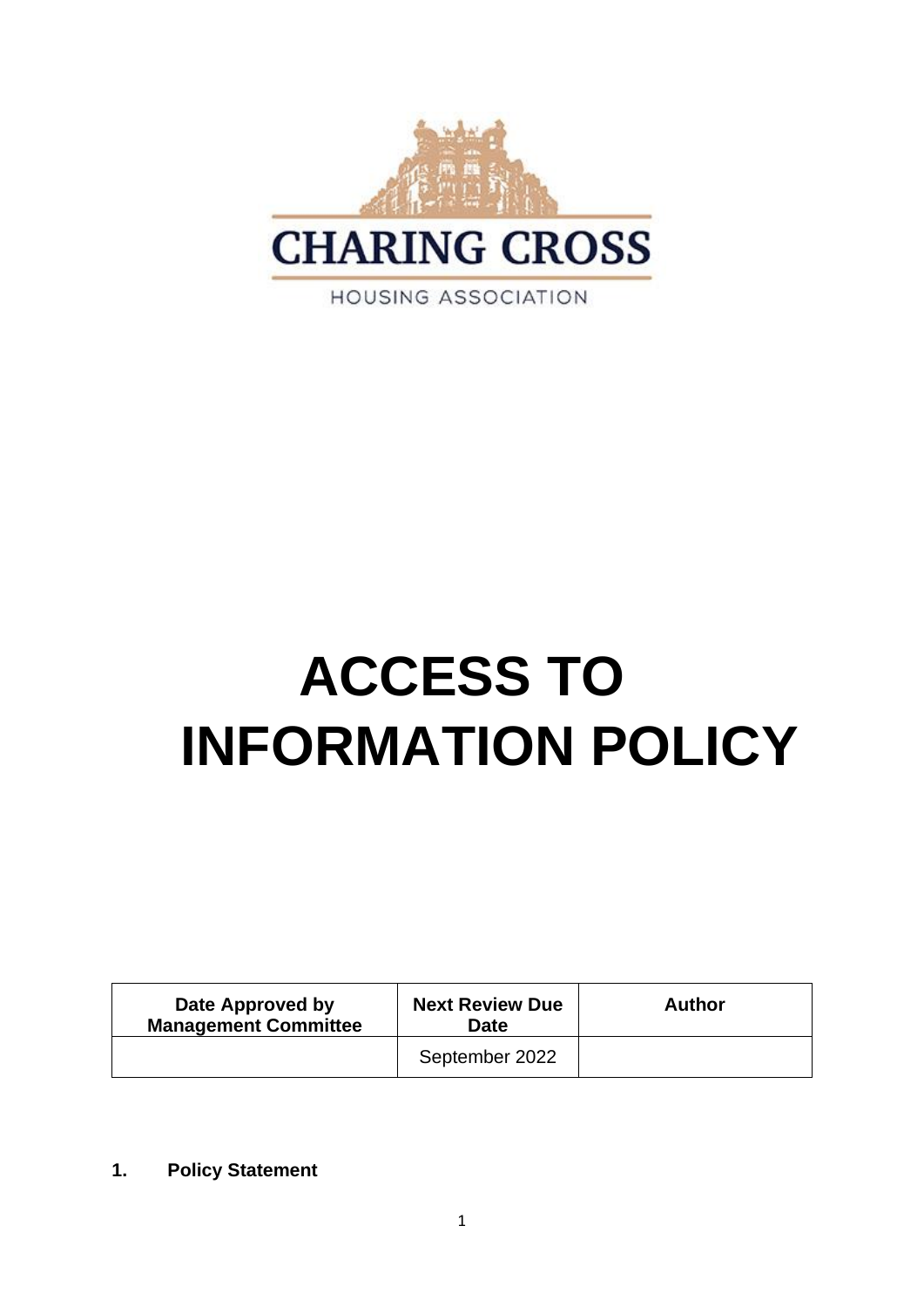- 1.1 The Association is fully committed to the aims and principles underlying the Freedom of Information (Scotland) Act 2002 (FOISA) and the Environmental Information (Scotland) Regulations 2004 (EISRs) and to the disclosure of information of interest to its service users and the wider public. It will make every effort to promote greater openness and transparency and maximise public trust in its work as a registered social landlord in Scotland.
- 1.2 In this policy, reference to a "request" or "request for information" is to a request made to the Association under either FOISA or the EISRs and a reference to "information" includes environmental information, unless otherwise specified.

## **2. Responsibilities**

- 2.1 The Association's Data Protection Officer (DPO) has overall responsibility for assisting the Association in co-ordinating the handling of and response to requests for information and advising, providing guidance to and training staff on complying with FOISA and the EISRs and this policy.
- 2.2 All staff are responsible for creating and maintaining a culture supportive of openness, transparency and accountability and promoting the right to know.

#### **3. Principles**

- 3.1 The Association will handle requests for information in accordance with legal requirements and best practice, including the guidance contained within the Scottish Ministers' Code of Practice on the Discharge of Functions by Public Authorities issued under Section 60 of FOISA and the briefings and decisions issued by the Scottish Information Commissioner (SIC).
- 3.2 The Association will publicly demonstrate its commitment to access to information by regularly and proactively making information available via its publication scheme.
- 3.3 The Association will provide advice and assistance to prospective applicants and applicants throughout the lifecycle of handling and responding to requests for information.
- 3.4 All staff are responsible for providing prospective applicants and applicants with information about their right to know, to outline the key points of FOISA and the EISRs to them and inform them of how to request information.
- 3.5 The Association will handle all requests in an "applicant blind" manner i.e. in a way that does not take the identity of the person requesting the information into account when handling and responding to the request.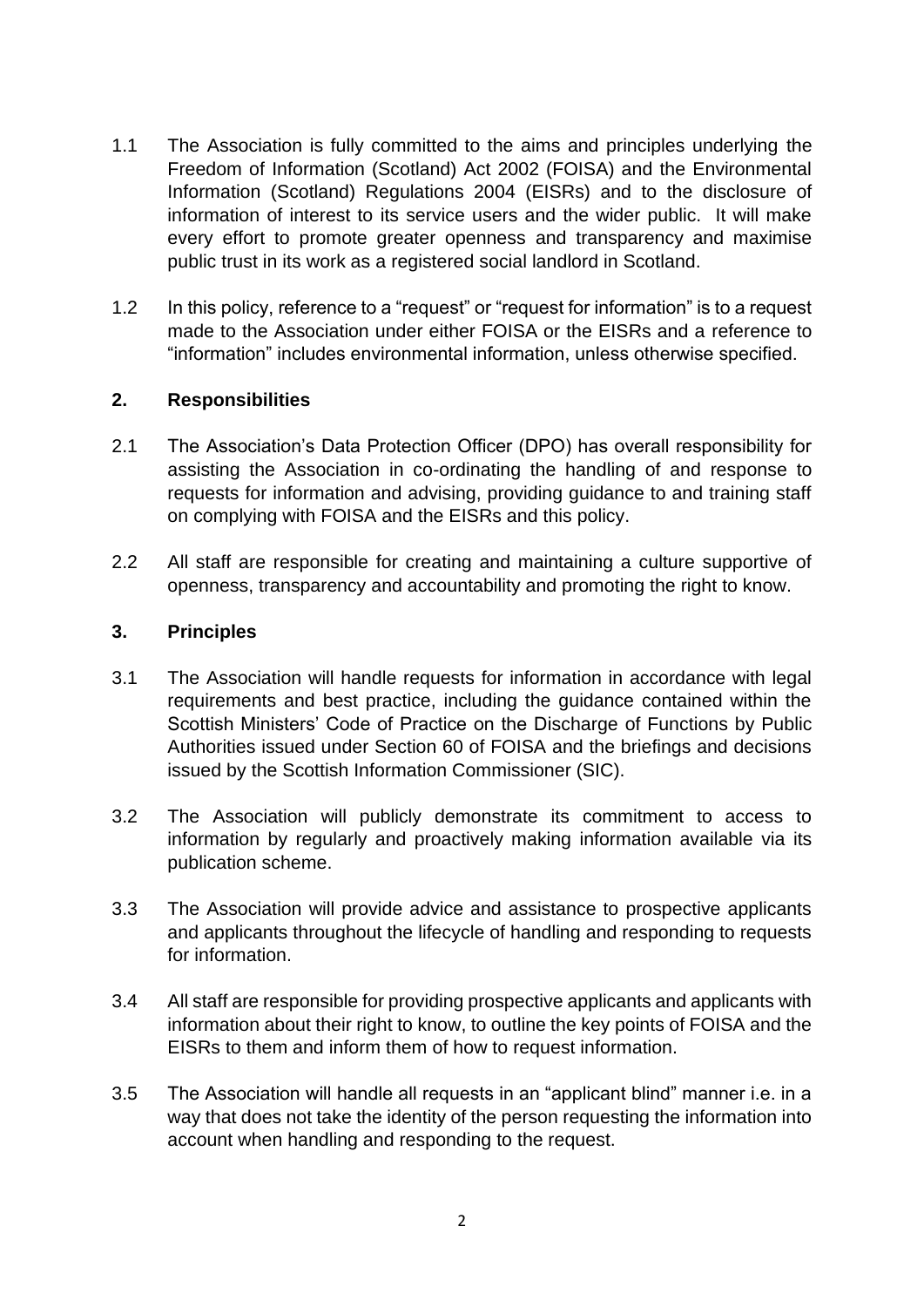- 3.6 The Association will respond to requests as promptly as possible and will only use the maximum period for response and issue a fees notice to an applicant for access in circumstances where this is strictly necessary.
- 3.7 The Association will interpret exemptions contained within FOISA and exceptions contained within the EISRs in a narrow manner with a view to favouring disclosure of information, where possible, and will not unduly restrict access to information and will fully explain to the applicant why an exemption or exception has been applied.

## **4. Scope**

- 4.1 FOISA provides for a right of access to recorded information held by the Association and its subsidiary organisations in relation to housing activities. This covers any activities undertaken by the Association in relation to housing services as defined in Section 165 of the Housing (Scotland) Act 2010, including information in any format regarding the following:
	- 4.1.1 the prevention and alleviation of homelessness;
	- 4.1.2 the management of social housing accommodation where the Association has granted a Scottish secure tenancy or a short Scottish secure tenancy;
	- 4.1.3 the provision and management of sites for gypsies and travellers; and
	- 4.1.4 the supply of information to the Scottish Housing Regulator in relation to the Association's financial wellbeing and standards of governance.
- 4.2 Examples of information held by the Association covered by FOISA include information on: housing applications submitted to the Association; allocations of property by the Association; general tenancy management (such as complaints, rent calculations and reviews, rent arrears and evictions); tenant participation and engagement activities; policies and procedures relating to the provision of housing services; tenders for the provision of core services, such as housing management system, rent payments / finance and information technology; and governance, performance and regulatory matters, such as notifications, returns and reports to the Scottish Housing Regulator and the Association's other regulators. Information about staff involved in the delivery of core housing services, for example, recruitment, remuneration, performance appraisals and conduct, is also covered by FOISA.
- 4.3 The EISRs provide for a right of access to environmental information held by the Association. This includes information relating to the following: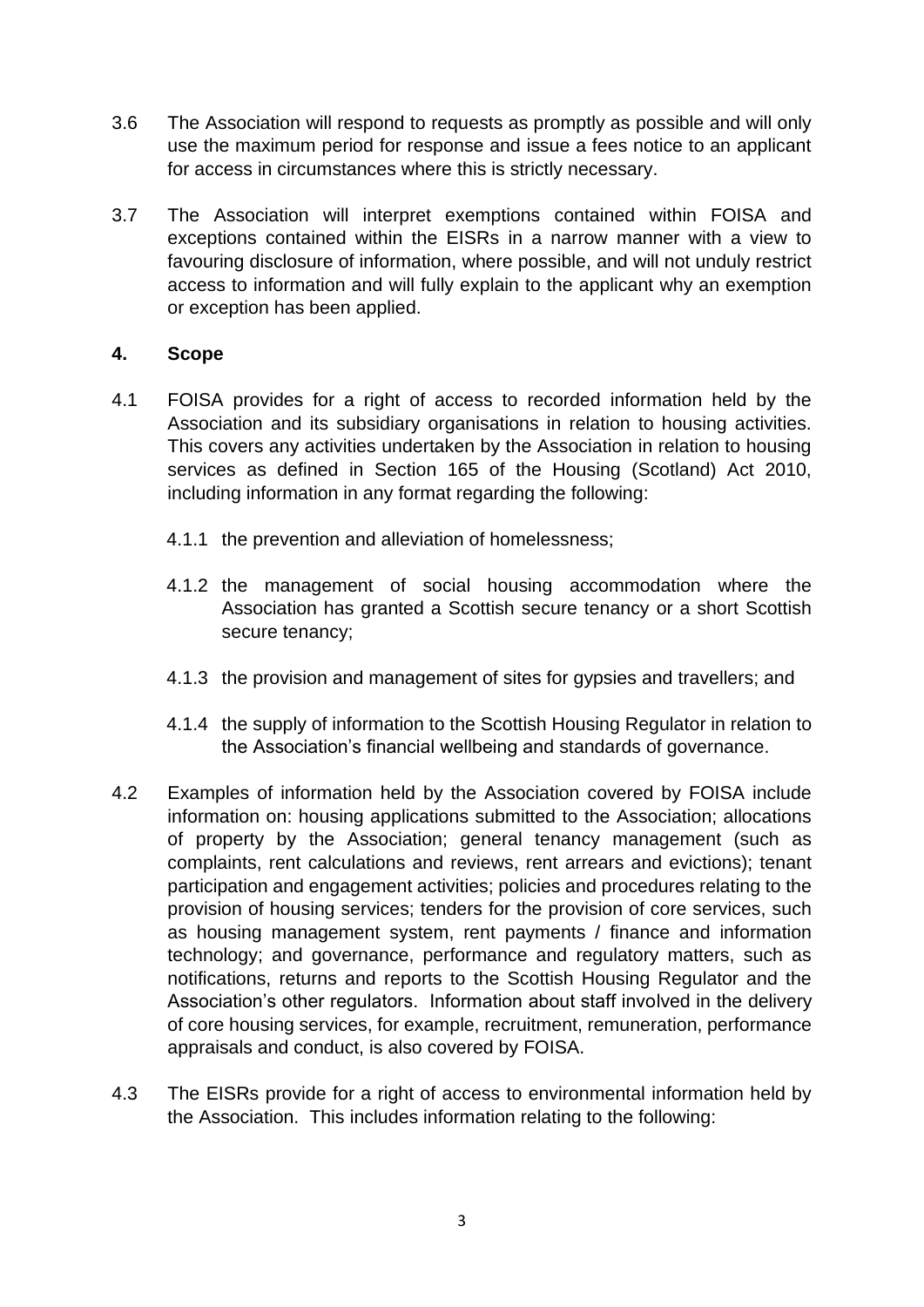- 4.3.1 the state of the elements of the environment, such as air and atmosphere, water, soil, land, landscape and natural sites, including wetlands, coastal and marine areas, biological diversity and its components, including genetically modified organisms, and the interaction among these elements;
- 4.3.2 factors, such as substances, energy, noise, radiation or waste, including radioactive waste, emissions, discharges and other releases into the environment, affecting or likely to affect the elements of the environment referred to above;
- 4.3.3 measures (including administrative measures), such as policies, legislation, plans, programmes, environmental agreements, and activities affecting or likely to affect the elements and factors referred to above, as well as measures or activities designed to protect those elements;
- 4.3.4 reports on the implementation of environmental legislation;
- 4.3.5 costs benefit and other economic analyses and assumptions used within the framework of the measures and activities referred to above; and
- 4.3.6 the state of human health and safety, including the contamination of the food chain, where relevant, conditions of human life, cultural sites and built structures inasmuch as they are or may be affected by the state of the elements of the environment referred to above or, through those elements, by any of the matters referred to above.
- 4.4 The definition of environmental information is very technical and complex. Examples of information covered by the EISRs include: repairs and maintenance; roof and property condition surveys; commercial arrangements between the Association and its maintenance and repair contractors; procurements undertaken by the Association for maintenance and repairs; the Association's planned and current development activities; adaptations to properties owned by the Association; permissions granted by the Association to its tenants to install, for example, CCTV at its properties; energy efficiency of the Association's properties; and reports produced by third parties on behalf of the Association, including environmental consultants, architects and surveyors.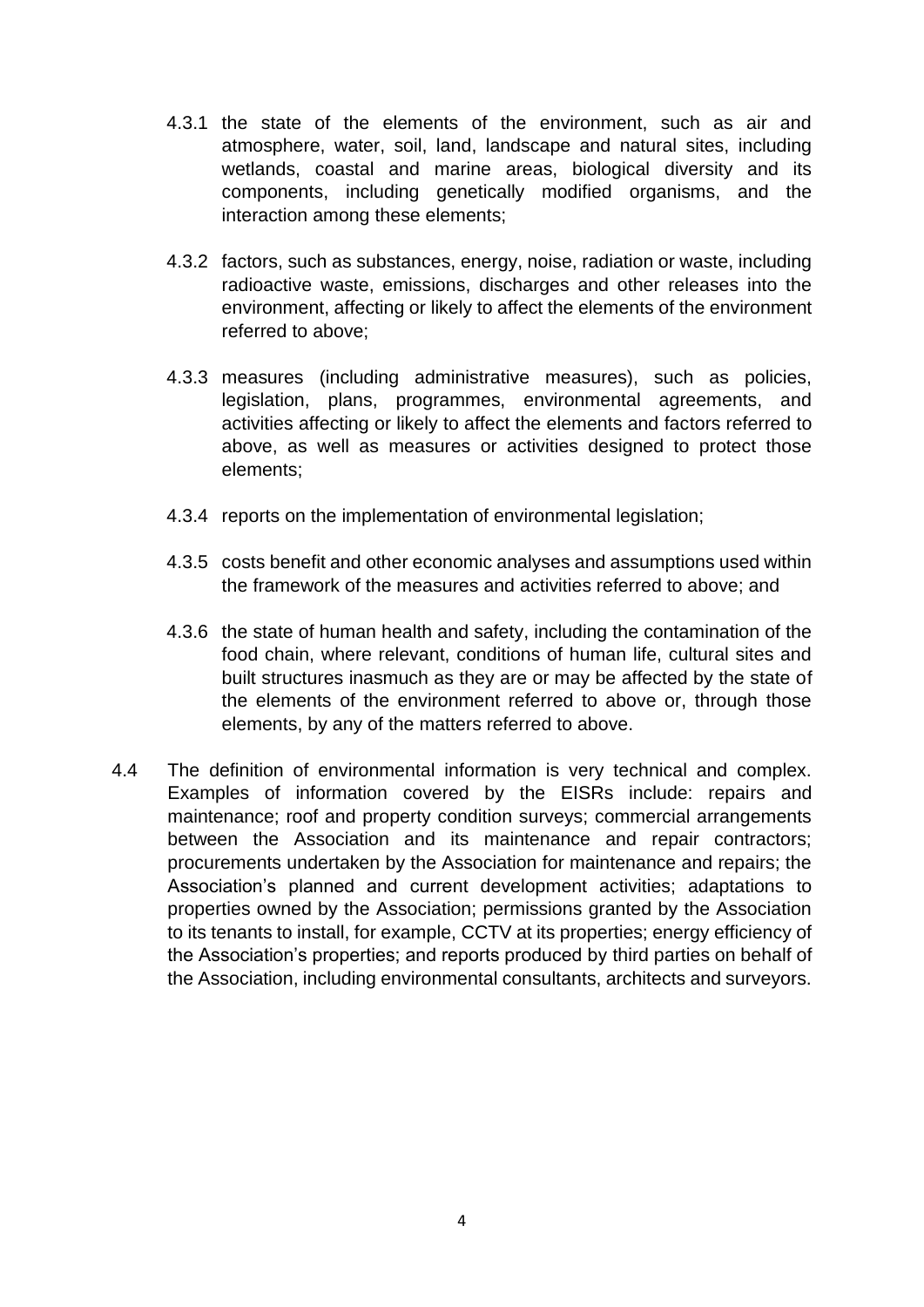## **5. The three duties**

- 5.1 There are three core duties with which the Association will comply when providing access to information that it holds:
	- 5.1.1 the duty to publish;
	- 5.1.2 the duty to provide advice and assistance; and
	- 5.1.3 the duty to respond to requests for information.

# **5.2 The duty to publish**

- 5.3 FOISA requires the Association to adopt and maintain a publication scheme, which sets out the information that the Association routinely publishes (or intends to publish), together with the manner in which that information is / will be published and whether the published information is available to the public free of, or subject to, a charge.
- 5.4 The EISRs do not require the Association to adopt and maintain a publication scheme, but the Association must actively disseminate environmental information. The Association does so by including environmental information within its publication scheme.
- 5.5 The Association has adopted the Scottish Information Commissioner's Model Publication Scheme tailored as appropriate to meet the needs of the Association. The Association's publication scheme is available on its website (at: www.cxha.org.uk) and is maintained with guidance and assistance from the DPO. Most information listed within the publication scheme is available online. Departments within the Association have a responsibility to ensure that information is regularly reviewed and actively contributed to the publication scheme. This will enhance the Association's openness and accountability and assist in reducing the number of requests made to the Association, as information contained within the publication scheme does not require a request for information to be made to the Association before it can be accessed.

#### **5.6 The duty to provide advice and assistance**

- 5.7 The Association has a duty to provide reasonable advice and assistance to a person who proposes to make, or has made, a request for information to the Association. This duty applies to both prospective applicants and applicants and the duty exists throughout the lifecycle of the request.
- 5.8 Examples of reasonable advice and assistance that staff must provide include:
	- 5.8.1 providing guidance on how to make a request and associated fees;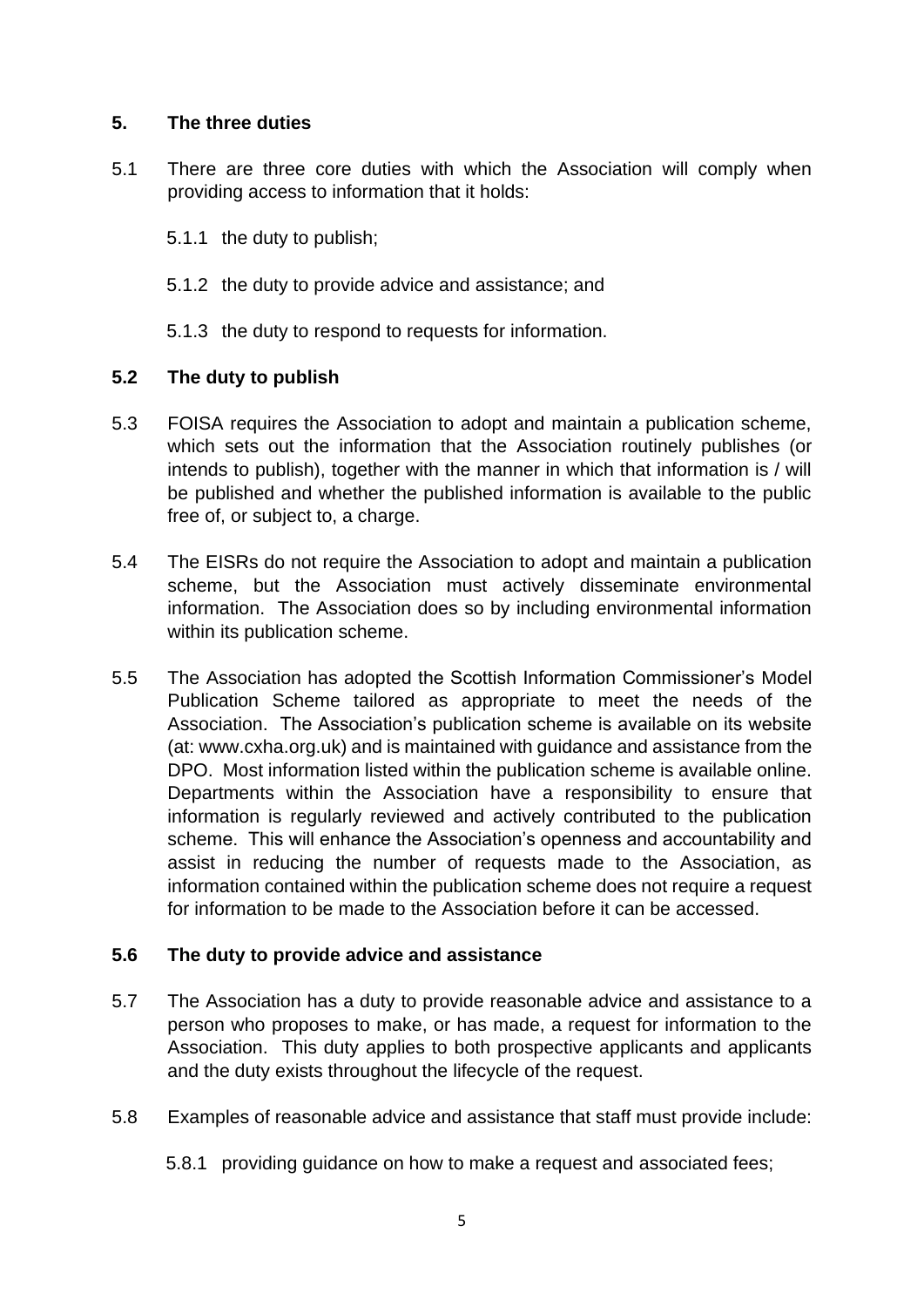- 5.8.2 helping an applicant understand the processes, procedures and legislation involved in making a request for information;
- 5.8.3 helping an applicant describe the information sought or to clarify their request;
- 5.8.4 helping to validate requests where all of the required particulars have not been provided by the applicant;
- 5.8.5 providing outlines of relevant information held by the Association;
- 5.8.6 maintaining dialogue with an applicant regarding who is handling the request, third parties being consulted and when the applicant should expect to receive a response;
- 5.8.7 sending reminders to an applicant in relation to clarifications and payment of fees required;
- 5.8.8 being sensitive to an applicant's circumstances, particularly in relation to disability and literacy;
- 5.8.9 finding suitable alternatives if information cannot be provided in the format requested by an applicant;
- 5.8.10 informing an applicant about what can be provided within the fees limit;
- 5.8.11 if an applicant cannot afford to pay the fees, highlighting to an applicant what can be provided free of charge; and
- 5.8.12 assisting an applicant to understand the application of exemptions and exceptions and what other information held by the Association (that is not exempt or except) might be useful and relevant to an applicant's request.

#### **5.9 The duty to respond to requests for information**

- 5.10 A request for information made to the Association must include the following particulars:
	- 5.10.1 the name of the applicant. If the identity of the applicant is not clear from the request or it appears that the request is being made on behalf of another person, then the Association is entitled to refuse the request, subject to first providing appropriate advice and assistance to try and validate the request;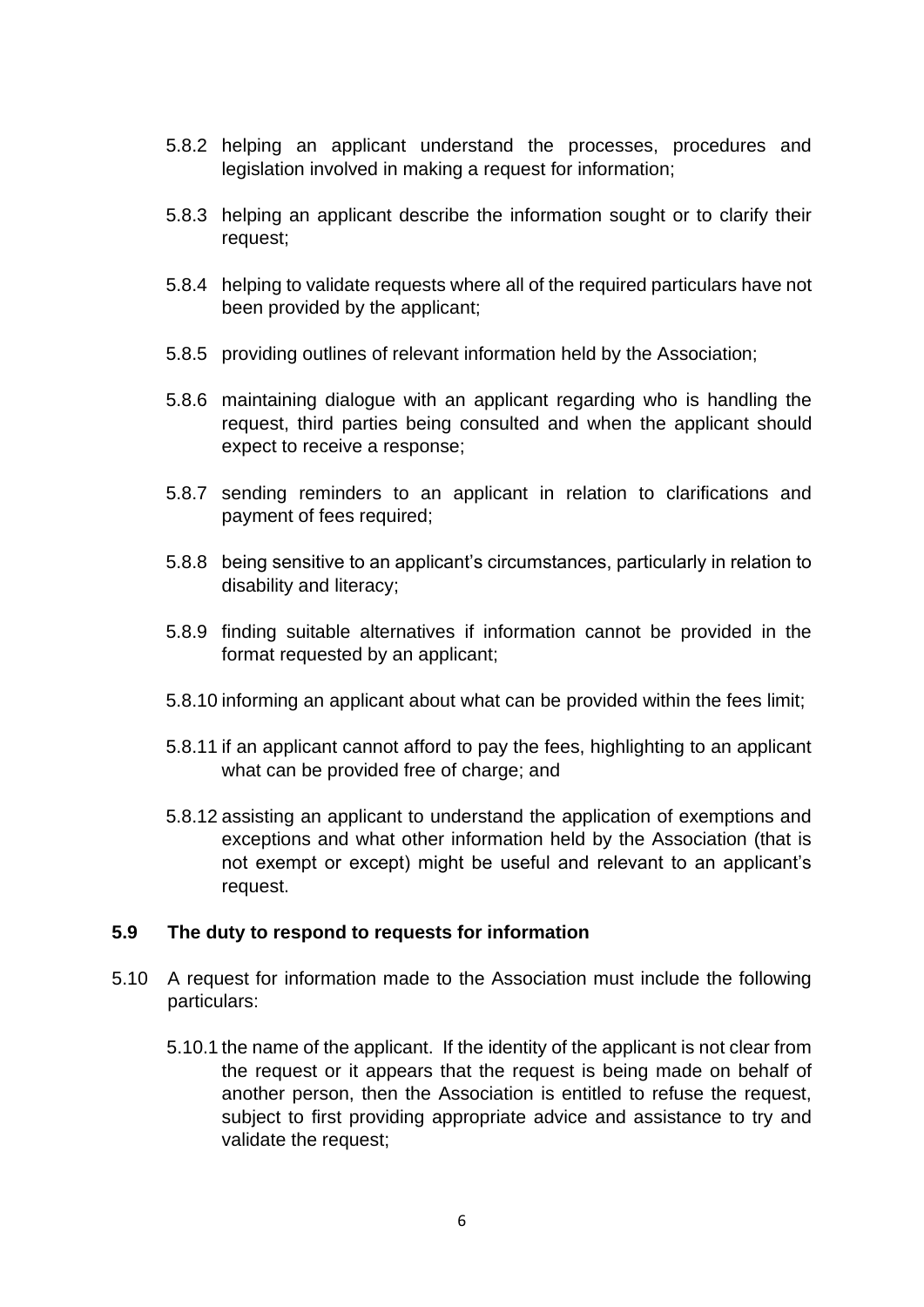- 5.10.2 address for correspondence, which may consist of a postal or e-mail address; and
- 5.10.3 a description of the information to which the applicant seeks access.
- 5.11 A FOISA request must be in writing or other permanent form, such as a letter, e-mail, social media message, voicemail message, audio recording or made to the Association via the website, [www.whatdotheyknow.com](http://www.whatdotheyknow.com/) but it does not need to specifically refer to FOISA in order to be valid. An EISRs request does not need to be in writing, can be made orally to the Association and does not need to specifically refer to the EISRs.
- 5.12 The Association will provide the applicant with appropriate advice and assistance to validate a request by, for example, assisting an applicant put a FOISA request in permanent form, if the applicant is unable to do so. In providing the applicant with advice and assistance, the Association must not, and is not entitled to, ask the applicant why the applicant seeks access to the requested information. This is irrelevant to the Association's handling of and response to the request.
- 5.13 The Association has a maximum of 20 working days to respond to requests. The deadline for responding to an EISRs requests may be extended by up to an additional 20 working days, if the request is complex or voluminous. The time period for response pauses when an applicant is asked for clarification on their request or a fees notice is issued by the Association, and resumes when the clarification has been provided or fee has been paid by the applicant.
- 5.14 The Association will handle and respond to requests for information received from anyone, irrespective of whether they are a service user of the Association or otherwise have an interest in the work of the Association. The applicant must, however, be at least 12 years of age and have sufficient maturity to understand what it means to make a request for information. The Association will assess this in all the circumstances, although it is unlikely that the Association will refuse a request based on age alone.
- 5.15 The Association is not obliged to create or acquire information from a third party to satisfy a request. The duty to respond to requests extends only to information held by the Association as at the date of receipt of the request.

# **6. Exemptions and exceptions from disclosure of information**

6.1 The Association aims to be as open as possible when carrying out its activities as a registered social landlord in Scotland. However, there may be circumstances in which the Association considers that information cannot be disclosed in response to a request.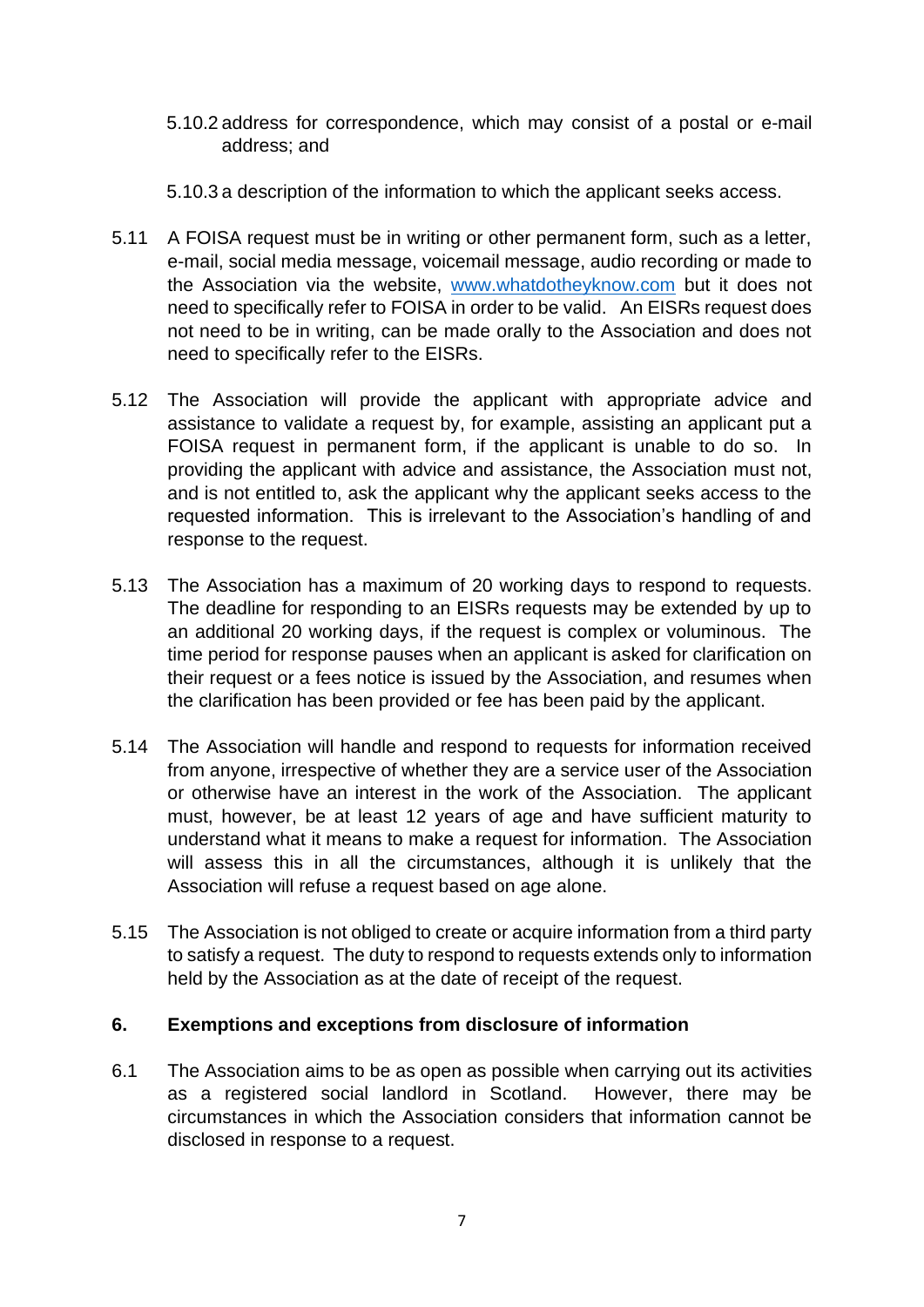- 6.2 FOISA and the EISRs contain two categories of exemption (or exception in the case of the EISRs) from disclosure of the requested information to the applicant.
- 6.3 The first category are the absolute exemptions, where a public interest test assessment does not require to be completed before the exemption can be relied upon.
- 6.4 The second category are the non-absolute exemptions, where a public interest test assessment must be completed before the exemption can be relied upon. The public interest test involves considering whether in all the circumstances of the case, the public interest in disclosing the information is not outweighed by that in maintaining the exemption.
- 6.5 Some of the exemptions are subject to a harm test, for example, whether disclosure of information would, or would be likely to, substantially prejudice a particular interest. In those cases, the Association must be able to identify the harm that would or would be likely to be caused as a result of disclosure. Specific advice must be sought from the DPO in each case.

## **7. Reviews and the SIC**

- 7.1 If an applicant is in any way dissatisfied with the way in which their request for information has been handled and responded to by the Association (including where the Association failed to respond at first instance), the applicant may require the Association to review its handling and response to the request. An applicant may not require a review where the original request for information was vexatious or a repeat request or where the requirement for review is itself vexatious. The Association will issue a notice to this effect to an applicant requesting a review in these circumstances, setting out the applicant's rights to apply to the SIC and to thereafter appeal against a decision by the SIC to the Court of Session on a point of law.
- 7.2 The applicant may require a review within 40 working days either after the end of the period for responding to the request (where the Association did not respond) or following receipt by the applicant of the Association's response. The applicant must explain the dissatisfaction with the Association's original handling and response, although the applicant does not specifically need to mention the requirement for a review.
- 7.3 Where the applicant is requiring a review on the basis that the Association failed to respond to the applicant at first instance, the requirement for review will normally be regarded by the Association as a new request, with a separate entitlement to require a review following on from this.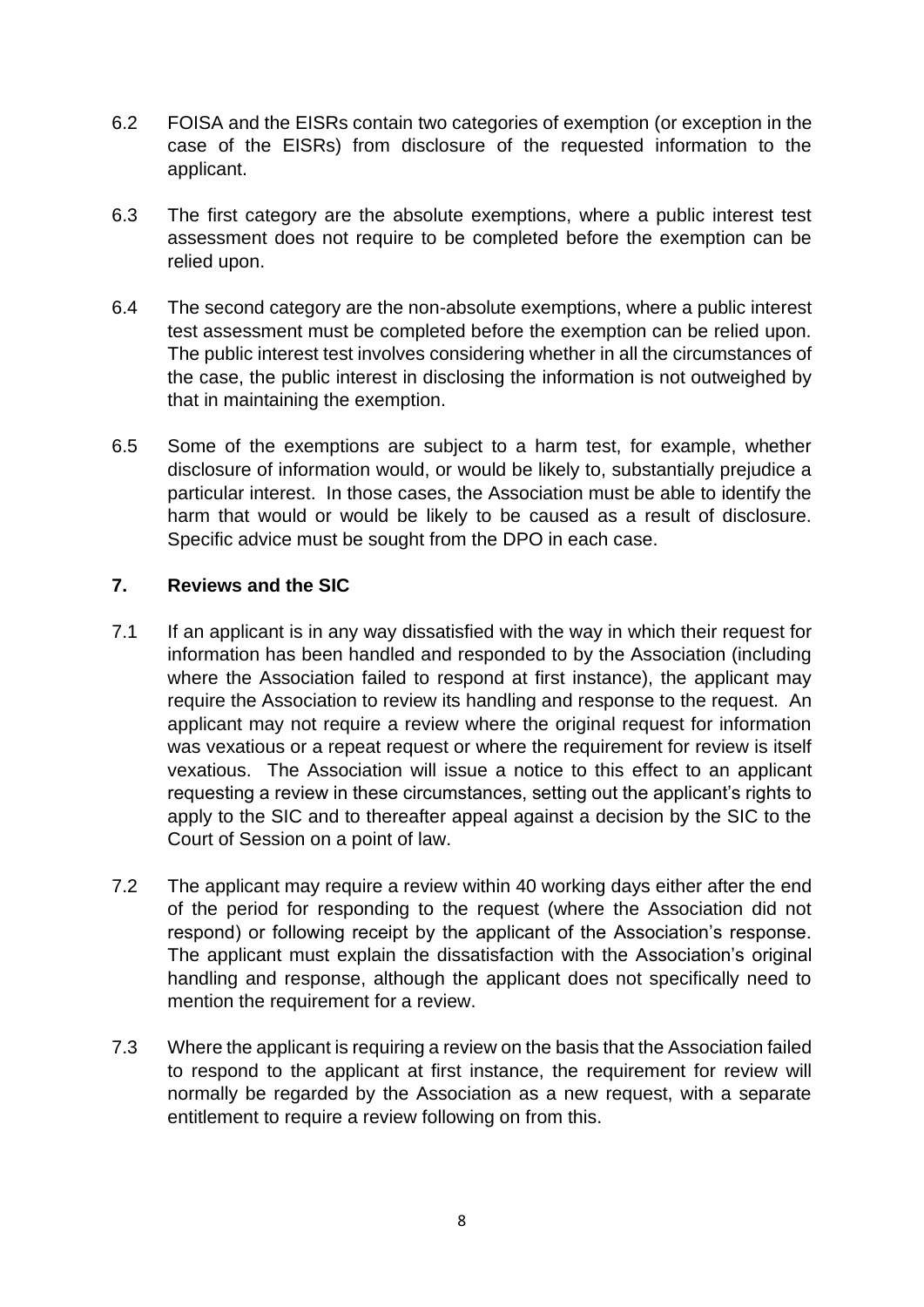## **8. Equalities**

- 8.1 The Association is committed to ensuring that all people are given full and equal opportunity to make a request for information.
- 8.2 Where necessary, staff will assist and advise the applicant by helping to validate the request for them and read it back to them to ensure that an accurate record of the request has been taken.
- 8.3 The Association will arrange to provide:
	- 8.3.1 assistance to applicants who have difficulty with spoken English or whose first language is not English by providing the information in a minority language;
	- 8.3.2 support for visually impaired customers by providing information in large print, Braille or audio recording, if appropriate; and
	- 8.3.3 sign language interpretation, if appropriate.
- 8.4 Where an applicant is unable to make a request on their own, the Association may accept requests made on the applicant's behalf by a third party where the applicant has authorised the third party to make the request. The applicant on whose behalf the request is being made must be named in the request. If not, the Association is entitled to refuse the request on the ground that it is not valid.

# **9. Consequences of failure to comply**

- 9.1 The Association takes compliance with this policy very seriously. Failure to comply with this policy:
	- 9.1.1 is likely to significantly impact on the perception that the Association is an open and transparent organisation and affect the Association's reputation and trust in the Association and its work;
	- 9.1.2 carries a risk of an application being made to the SIC against the Association; and
	- 9.1.3 may amount to the commission of an offence by a member of staff where the member of staff alters, defaces, blocks, erases, destroys or conceals information with the intent of preventing disclosure where the applicant would otherwise have been entitled to receive the information in response to the request.